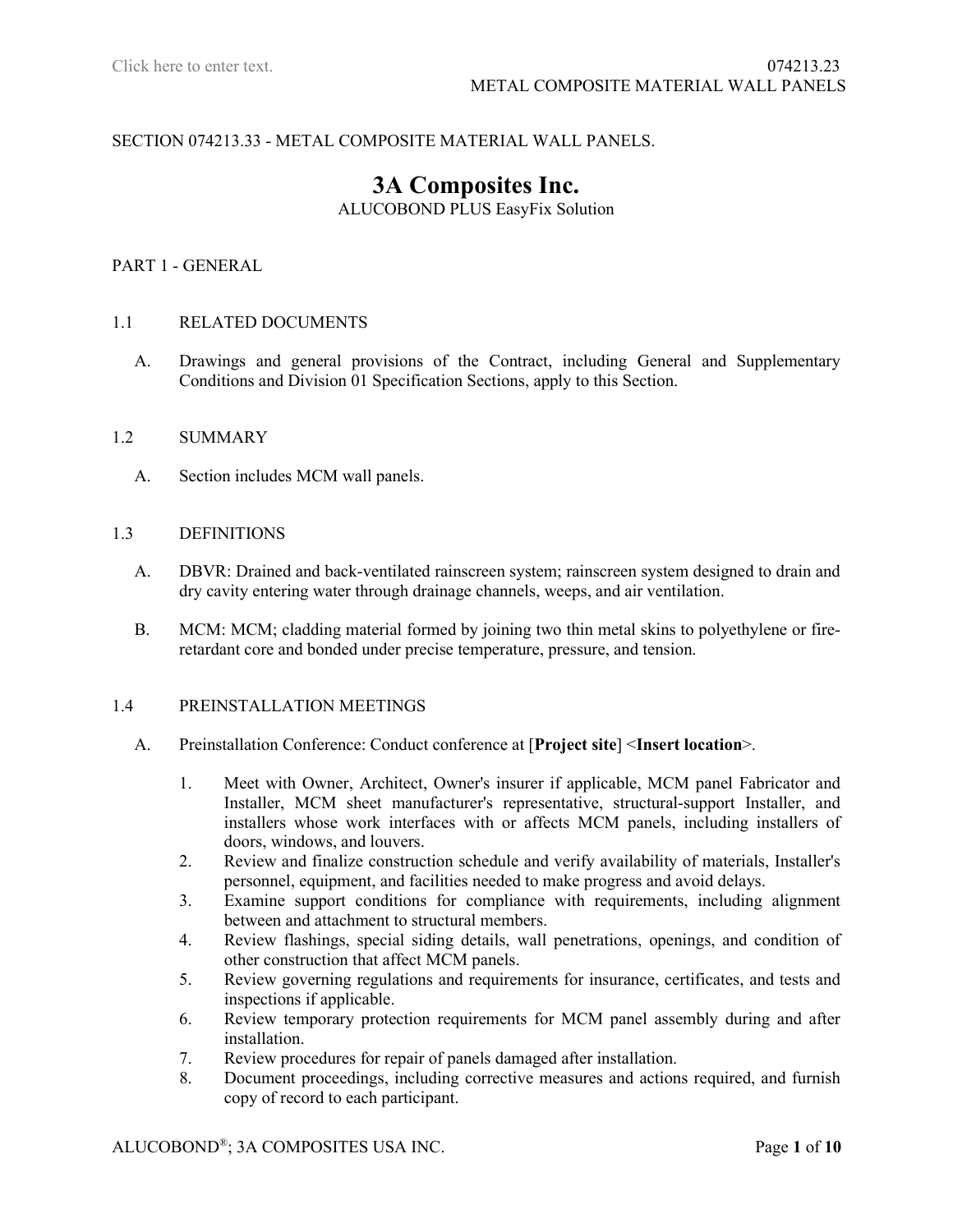#### 1.5 ACTION SUBMITTALS

- A. Product Data: For each type of product.
	- 1. Include construction details, material descriptions, dimensions of individual components and profiles, and finishes for each type of panel and accessory.
- B. Shop Drawings:
	- 1. Include fabrication and installation layouts of MCM panels; details of edge conditions, joints, panel profiles, corners, anchorages, attachment assembly, trim, flashings, closures, and accessories; and special details.
	- 2. Accessories: Include details of the flashing, trim and anchorage, at a scale of not less than 1-1/2 inches per 12 inches (1:10).
- C. Samples for Initial Selection: For each type of MCM panel indicated with factory-applied color finishes.
	- 1. Include similar Samples of trim and accessories involving color selection.
- D. Samples for Verification: For each type of exposed finish required, prepared on Samples of size indicated below.
	- 1. MCM Panels: 12 inches (305 mm) long by actual panel width. Include fasteners, closures, and other MCM panel accessories. OR: Submit custom color samples in paint manufacturer's standard size.

## 1.6 INFORMATIONAL SUBMITTALS

- A. Qualification Data: For Installer.
- B. Product Test Reports: For each product, tests performed by a qualified testing agency.
	- 1. MCM Manufacturer's Material Test Reports: Certified test reports showing compliance with specific performance or third-party listing documenting compliance to comparable code sections IBC 1407.14 and IBC 1703.5.
	- 2. MCM System Fabricator's System Tests Reports: Certified system test reports showing system compliance with specific performance or third-party listing documenting compliance code section. Base performance requirements on MCM provided.
		- a. DBVR System: Tested to AAMA 509.
- C. Field quality-control reports.
- D. Sample Warranties: For special warranties.

## 1.7 CLOSEOUT SUBMITTALS

A. Maintenance Data: For MCM panels to include in maintenance manuals.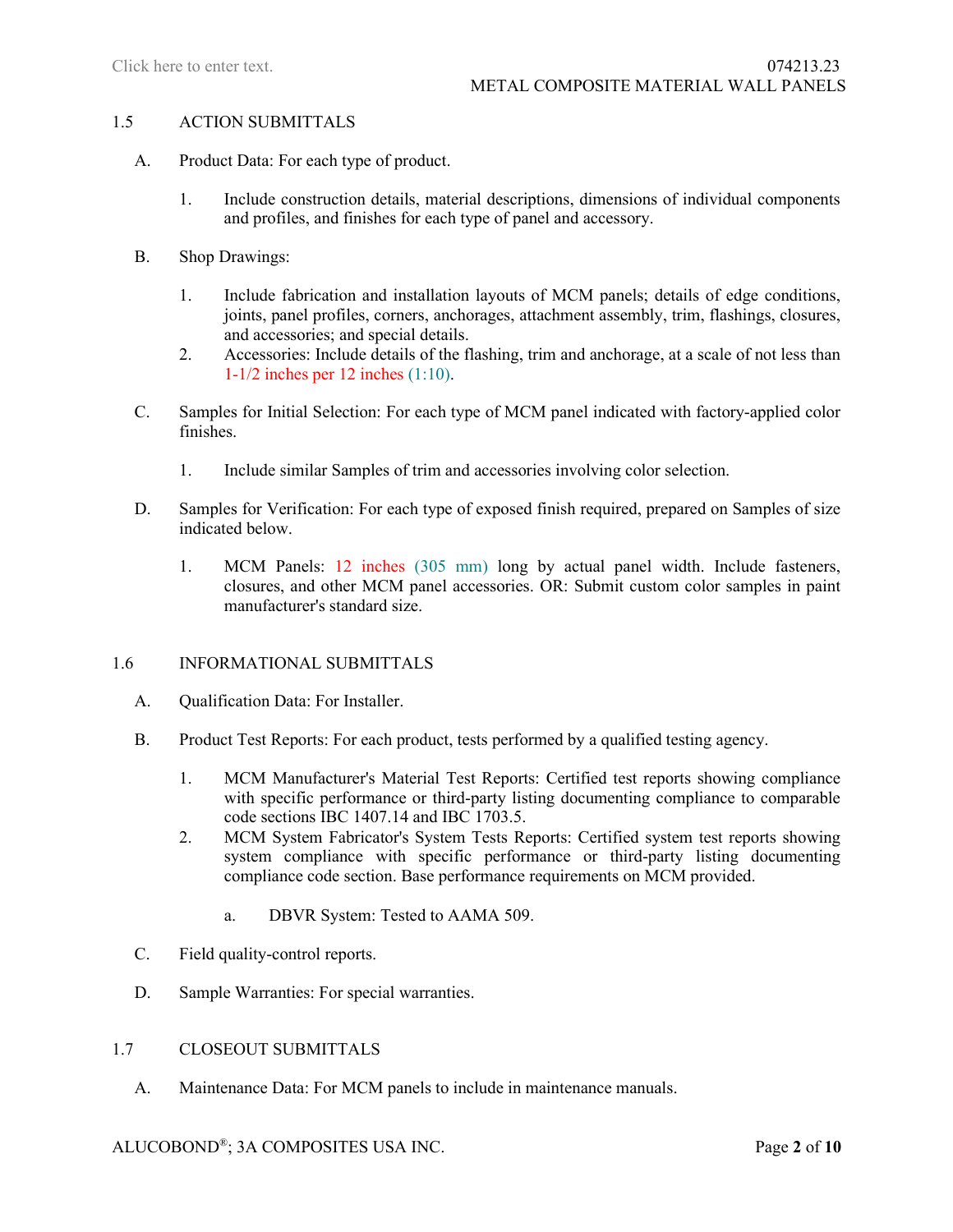### 1.8 QUALITY ASSURANCE

- A. Installer Qualifications: An entity that employs installers and supervisors who are trained and approved by MCM Fabricator.
- B. Mockups: Build mockups to verify selections made under Sample submittals and to demonstrate aesthetic effects and set quality standards for MCM fabrication and installation.
	- 1. Build mockup of typical MCM panel assembly [**as shown on Drawings**] <**Insert size**>, including [**corner,**] [**soffits,**] supports, attachments, and accessories.
	- 2. Water-Spray Test: If applicable, Conduct water-spray test of mockup of MCM panel assembly, testing for water penetration in accordance with AAMA 501.2.
	- 3. Approval of mockups does not constitute approval of deviations from the Contract Documents contained in mockups unless Architect specifically approves such deviations in writing.
	- 4. Subject to compliance with requirements, approved mockups may become part of the completed Work if undisturbed at time of Substantial Completion.

# 1.9 DELIVERY, STORAGE, AND HANDLING

- A. Deliver components, MCM panels, and other manufactured items so as not to be damaged or deformed. Package MCM panels for protection during transportation and handling.
- B. Unload, store, and erect MCM panels in a manner to prevent bending, warping, twisting, and surface damage.
- C. Stack MCM panels on platforms or pallets, covered with suitable weathertight and ventilated covering. Store MCM panels to ensure dryness, with positive slope for drainage of water. Do not store MCM panels in contact with other materials that might cause staining, denting, or other surface damage.
- D. Remove strippable film from return legs during individual panel installation. Retain strippable protective covering on MCM panels until the installation of a building face or panel area is complete.

## 1.10 FIELD CONDITIONS

A. Weather Limitations: Proceed with installation only when existing and forecasted weather conditions permit assembly of MCM panels to be performed in accordance with manufacturers' written instructions and warranty requirements.

#### 1.11 COORDINATION

A. Coordinate MCM panel installation with rain drainage work, flashing, trim, construction of soffits, and other adjoining work to provide a leakproof, secure, and noncorrosive installation.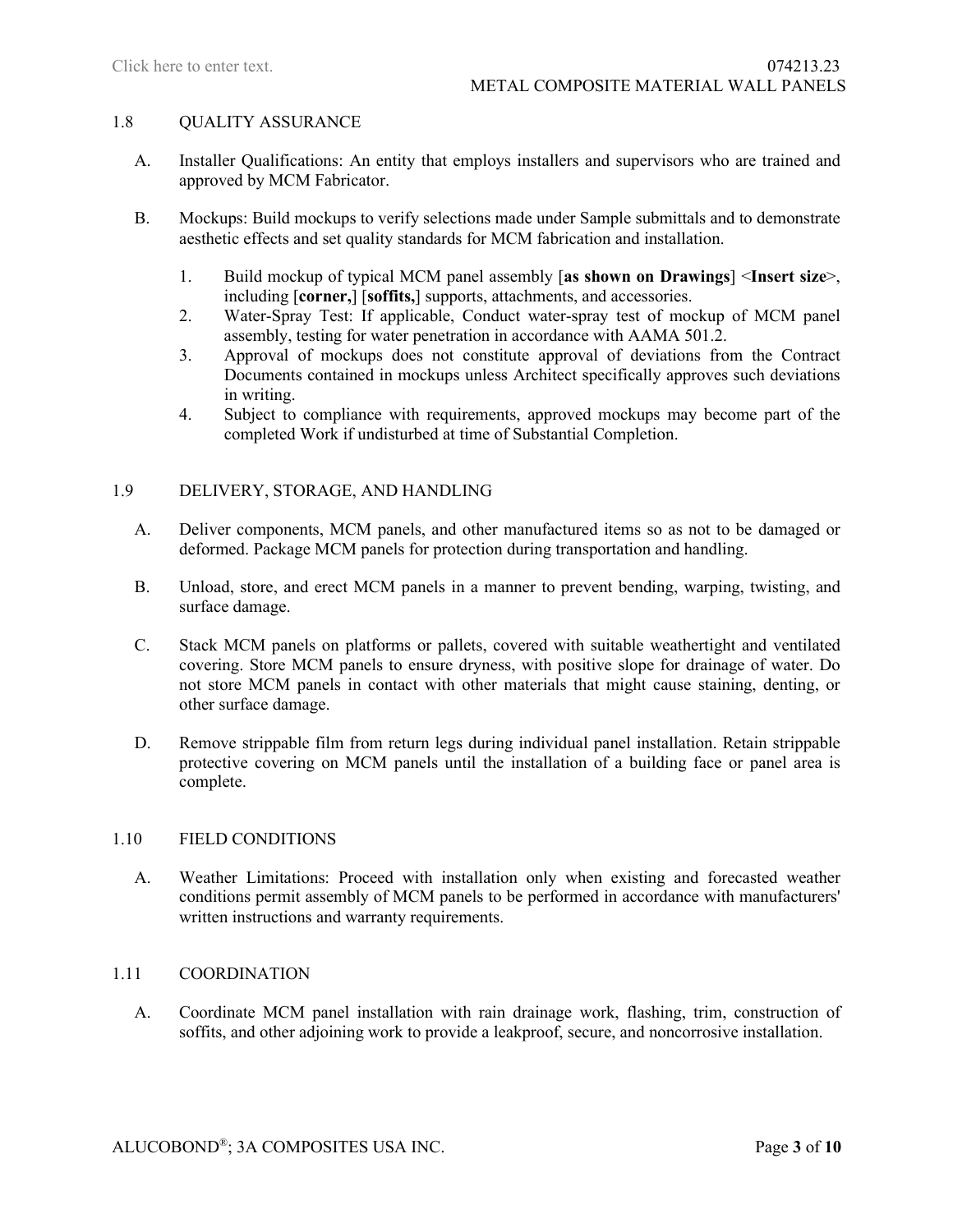## 1.12 WARRANTY

- A. Warranty on Panel Material: Manufacturer's standard form in which manufacturer agrees to replace MCM that fails within specified warranty period.
	- 1. Warranty Period: Ten years from date of Substantial Completion.
- B. Special Warranty on Panel Finishes: Manufacturer's standard form in which manufacturer agrees to repair finish or replace MCM panels that show evidence of deterioration of factoryapplied finishes within specified warranty period.
	- 1. Finish Warranty Period: [**20**] [**10**] [**Five**] years from date of Substantial Completion.

## PART 2 - PRODUCTS

## 2.1 PERFORMANCE REQUIREMENTS

- A. Structural Performance: Provide MCM panel systems capable of withstanding the effects of the following loads, based on testing in accordance with ASTM E330:
	- 1. Wind Loads: As indicated on Drawings.
	- 2. Other Design Loads: [**As indicated on Drawings**] <**Insert loads**>.
	- 3. Panel Deflection Limit: For wind loads, no greater than [**1/60**] <**Insert deflection**> of the span
	- 4. Framing Member Deflection Limits: For wind loads, no greater than [**1/180**] [**1/240**] <**Insert deflection**> of the span.
	- 5. <**Insert serviceability requirements**>.
- B. Air Infiltration: Air leakage of not more than  $0.06 \text{ cfm/sq}$ . ft.  $(0.3 \text{ L/s} \text{ per sq. m})$  of wall area when tested in accordance with ASTM E283 at the following test-pressure difference:
	- 1. Test-Pressure Difference: 6.24 lbf/sq. ft. (300 Pa).
- C. Water Penetration under Static Pressure: No water penetration to room side of assembly when tested for 15 minutes in accordance with ASTM E331 at the following test-pressure difference:
	- 1. Test-Pressure Difference: 6.24 lbf/sq. ft. (300 Pa).
- D. Thermal Movements: Locate expansion and contraction points to allow for free and noiseless thermal movements from surface temperature changes.
	- 1. Temperature Change (Range): minus 20 deg F to 180 deg F (minus 29 to 82.2 deg C), material surfaces.

#### 2.2 MCM WALL PANELS <**Insert drawing designation**>

A. MCM Wall Panel Systems: Provide factory-formed and -assembled, MCM wall panels fabricated from two metal facings that are bonded to a solid, extruded thermoplastic core;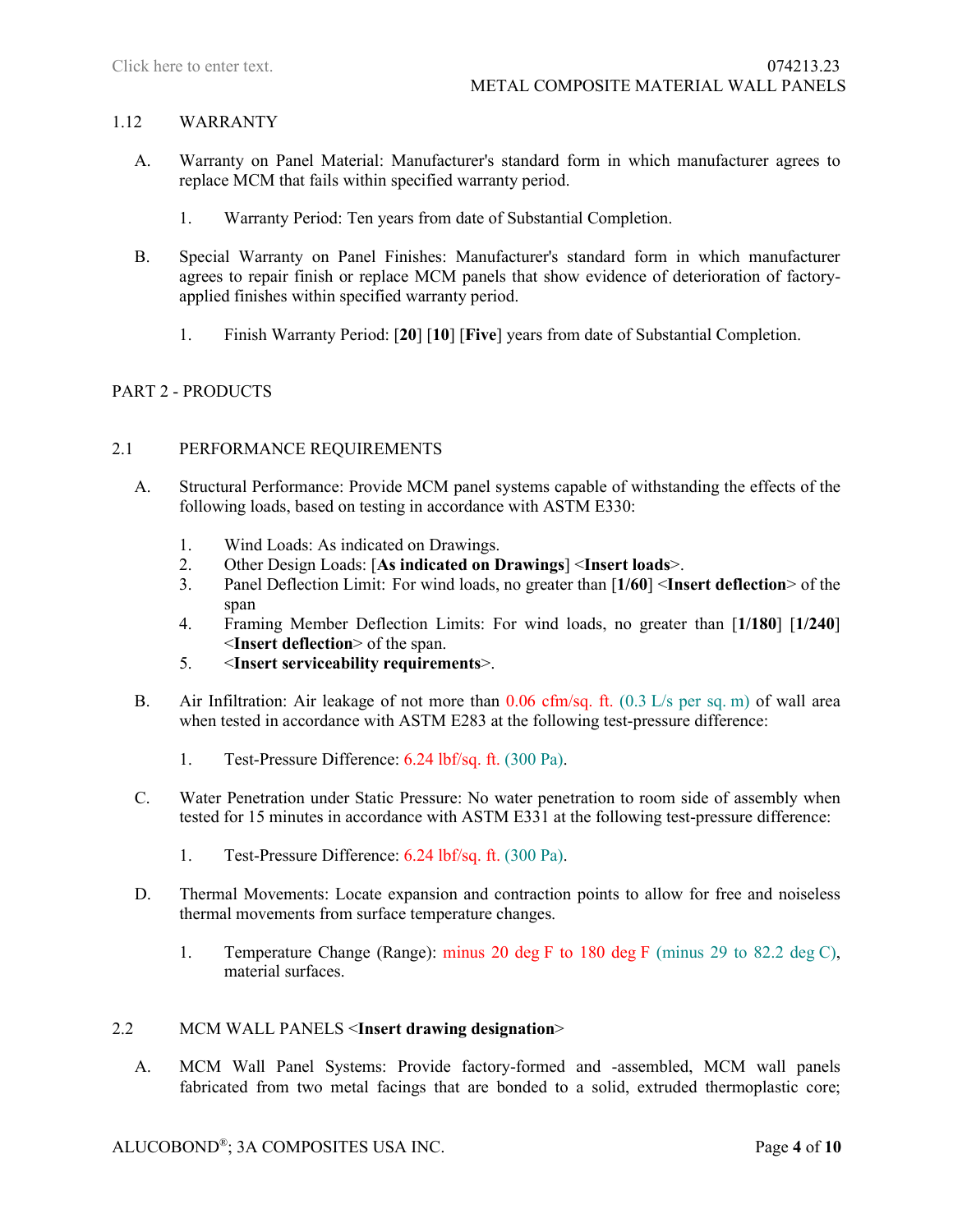formed into profile for installation method indicated. Include attachment assembly components[**, panel stiffeners**], and accessories required for weathertight system.

- 1. Basis-of-Design Product: Subject to compliance with requirements, provide ALUCOBOND®; 3A Composites USA Inc.; ALUCOBOND® PLUS or comparable product:
- B. Aluminum-Faced Composite Wall Panels: Formed with 0.020-inch- (0.50-mm-) thick, [**coilcoated**] [**anodized**] aluminum sheet facings.
	- 1. Panel Thickness:  $[0.157 \text{ inch } (4 \text{ mm})]$ .<br>2. Core: [Fire retardant].
	- 2. Core: [**Fire retardant**].
	- 3. Exterior Finish: [**PVDF fluoropolymer**] [**FEVE fluoropolymer**] [**Siliconized polyester**] [**Clear anodized**] [**Color anodized**].
		- a. Color: [**As indicated by manufacturer's designations**] [**As selected by Architect from manufacturer's full range**] [**As indicated on drawing schedule**].
			- 1) Color 1: <**Insert color**>.
			- 2) Color 2: <**Insert color**>.
			- 3) Color 3: <**Insert color**>.
			- 4) Color 4: <**Insert color**>./
	- 4. Peel Strength: 22.5 in-lb/in. (100 N x mm/mm) when tested for bond integrity in accordance with ASTM D1781.
	- 5. Fire Performance: Flame spread less than 25 and smoke developed less than 450, in accordance with ASTM E84.
- C. Attachment Assembly Components: EasyFix system clips and extrusions Formed from extruded aluminum 6063-T6 material.

## 2.3 MISCELLANEOUS MATERIALS

- A. Miscellaneous Metal Subframing and Furring: ASTM C645, cold-formed, metallic-coated steel sheet ASTM A653/A653M, G90 (Z275 hot-dip galvanized) coating designation or ASTM A792/A792M, Class AZ50 (Class AZM150) aluminum-zinc-alloy coating designation unless otherwise indicated. Provide Fabricator's standard sections as required for support and alignment of MCM panel system.
- B. Panel Accessories: Provide components required for a complete panel system. Match material and finish of MCM panels unless otherwise indicated.
	- 1. MCM Panel Attachments
		- a. ALUCOBOND EasyFix 135/90 Clips
			- 1) Aluminum 6063-T6
			- 2) Finish: AAMA 611 Black Anodized Class 1
			- 3) Length: 3 in
		- b. ALUCOBOND EasyFix 135/90 Rails
			- 1) Aluminum 6063-T6
			- 2) Finish: AAMA 611Black Anodized Class 1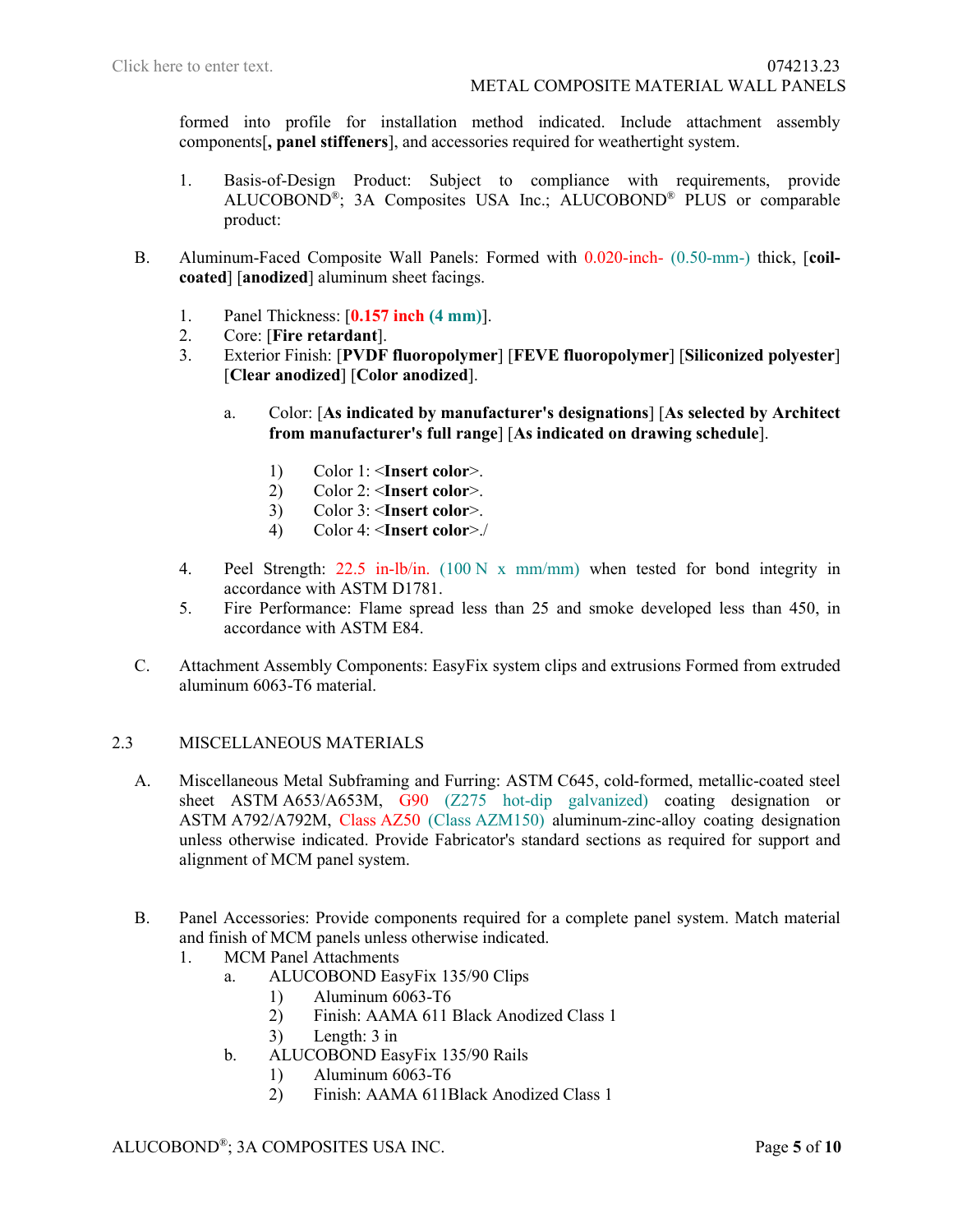## 3) Length: Continuous

- C. Flashing and Trim: Provide flashing and trim formed from same material as MCM panels as required to seal against weather and to provide finished appearance. Locations include, but are not limited to, bases, drips, sills, jambs, corners, endwalls, framed openings, rakes, fasciae, parapet caps, soffits, reveals, and fillers. Finish flashing and trim with same finish system as adjacent MCM panels.
	- 1. Basis-of-Design Product: Subject to compliance with requirements, provide ALUCOBOND®; 3A Composites USA Inc.; ALUCOBOND® Axcent™ Trim or comparable product:
	- 2. Aluminum Trim: Formed with 0.040-inch (1.00-mm-) thick, coil-coated aluminum sheet facings.
	- 3. Color: [**As indicated by manufacturer's designations**] [**As selected by Architect from manufacturer's full range**] [**As indicated on drawing schedule**].
		- a. Color 1: <**Insert color**>.
		- b. Color 2: <**Insert color**>.
		- c. Color 3: <**Insert color**>.
		- d. Color 4: <**Insert color**>.
- D. Panel Fasteners: Self-tapping screws designed to withstand design loads. Provide exposed fasteners with heads matching color of MCM panels by means of plastic caps or factory-applied coating. Provide EPDM or PVC sealing washers for exposed fasteners.
- E. Panel Sealants: ASTM C920; elastomeric polyurethane or silicone sealant; of type, grade, class, and use classifications required to seal joints in MCM panels and remain weathertight; and as recommended in writing by MCM panel manufacturer.

## 2.4 FABRICATION

- A. General: Fabricate and finish MCM panels and accessories at the factory, by manufacturer's standard procedures and processes, as necessary to fulfill indicated performance requirements demonstrated by laboratory testing. Comply with indicated profiles and with dimensional and structural requirements.
- B. Sheet Metal Flashing and Trim: Fabricate flashing and trim to comply with manufacturer's recommendations or recommendations in SMACNA's "Architectural Sheet Metal Manual" that apply to design, dimensions, metal, and other characteristics of item indicated.
	- 1. Form exposed sheet metal accessories that are without excessive oil canning, buckling, and tool marks and that are true to line and levels indicated, with exposed edges folded back to form hems.
	- 2. Seams for Aluminum: Fabricate nonmoving seams with flat-lock seams. Form seams and seal with epoxy seam sealer. Rivet joints for additional strength.
	- 3. Seams for Other Than Aluminum: Fabricate nonmoving seams in accessories with flatlock seams. Tin edges to be seamed, form seams, and solder.
	- 4. Sealed Joints: Form non-expansion, but movable, joints in metal to accommodate sealant and to comply with SMACNA standards.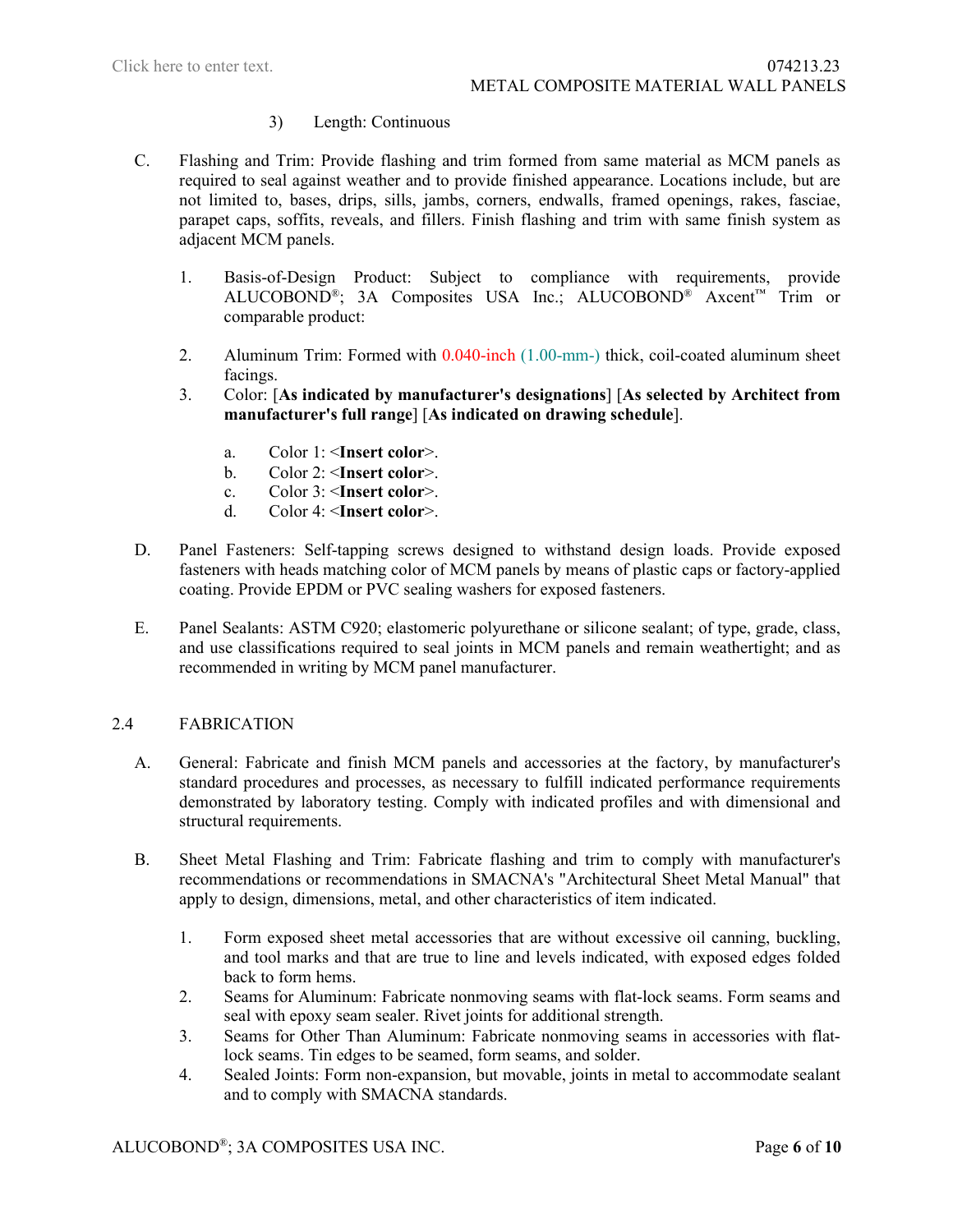- 5. Conceal fasteners and expansion provisions where possible. Exposed fasteners are not allowed on faces of accessories exposed to view.
- 6. Fabricate cleats and attachment devices from same material as accessory being anchored or from compatible, noncorrosive metal recommended in writing by metal panel manufacturer.
	- a. Size: As recommended by SMACNA's "Architectural Sheet Metal Manual" or metal wall panel manufacturer for application but not less than thickness of metal being secured.

## 2.5 FINISHES

- A. Protect mechanical and painted finishes on exposed surfaces from damage by applying a strippable, temporary protective covering before shipping.
- B. Appearance of Finished Work: Variations in appearance of abutting or adjacent pieces are acceptable if they are within one-half of the range of approved Samples. Noticeable variations in same piece are not acceptable. Variations in appearance of other components are acceptable if they are within the range of approved Samples and are assembled or installed to minimize contrast.
- C. Aluminum Panels and Accessories:
	- 1. PVDF Fluoropolymer: AAMA 2605. Fluoropolymer finish containing not less than 70 percent PVDF resin by weight in color coat. Prepare, pretreat, and apply coating to exposed metal surfaces to comply with coating and resin manufacturers' written instructions.
	- 2. FEVE Fluoropolymer: AAMA 2605. One-coat [**clear**] [**tinted**] fluoropolymer finish containing 100 percent fluorinated ethylene vinyl ether resin in color coat. Prepare, pretreat, and apply coating to exposed metal surfaces to comply with coating and resin manufacturers' written instructions.
	- 3. Siliconized Polyester: AAMA 2604 Epoxy primer and silicone-modified, polyesterenamel topcoat; with a dry film thickness of not less than 0.2 mil (0.005 mm) for primer and 0.8 mil (0.02 mm) for topcoat.
	- 4. Exposed Anodized Finish:
		- a. Clear Anodic Finish: AAMA 611, AA-M12C22A41, Class I, 0.018 mm or thicker.
		- b. Color Anodic Finish: AAMA 611, AA-M12C22A42/A44, Class I, 0.018 mm or thicker.

## PART 3 - EXECUTION

# 3.1 EXAMINATION

A. Examine substrates, areas, and conditions, with Installer present, for compliance with requirements for installation tolerances, MCM panel supports, and other conditions affecting performance of the Work.

ALUCOBOND®; 3A COMPOSITES USA INC. Page **7** of **10**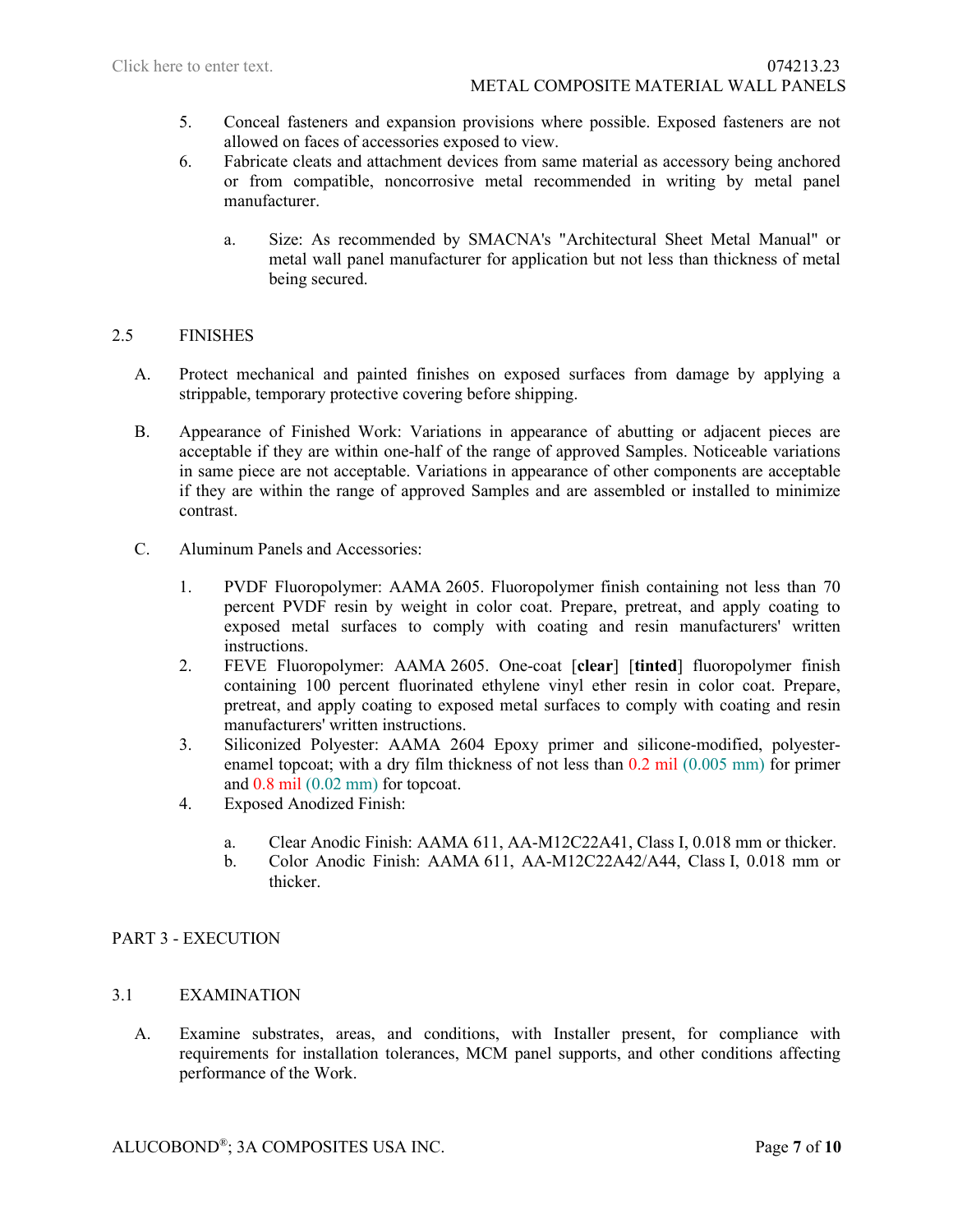- 1. Examine wall framing to verify that girts, angles, channels, studs, and other structural panel support members and anchorage have been installed within alignment tolerances required by MCM wall panel manufacturer.
- 2. Examine wall sheathing to verify that sheathing joints are supported by framing or blocking and that installation is within flatness tolerances required by MCM wall panel manufacturer.
	- a. Verify that air- or water-resistive barriers have been installed over sheathing or backing substrate to prevent air infiltration or water penetration.
- B. Examine roughing-in for components and assemblies penetrating MCM panels to verify actual locations of penetrations relative to seam locations of MCM panels before installation.
- C. Proceed with installation only after unsatisfactory conditions have been corrected.

## 3.2 PREPARATION

A. Miscellaneous Supports: Install subframing, furring, and other miscellaneous panel support members and anchorages in accordance with ASTM C754 and MCM panel manufacturer's written recommendations.

## 3.3 MCM PANEL INSTALLATION

- A. General: Install MCM panels in accordance with Fabricator's written instructions in orientation, sizes, and locations indicated on Drawings. Install panels perpendicular to supports unless otherwise indicated. Anchor MCM panels and other components of the Work securely in place, with provisions for thermal and structural movement.
	- 1. Shim or otherwise plumb substrates receiving MCM panels.
	- 2. Flash and/or seal MCM panels at perimeter of all openings. Fasten with self-tapping screws. Do not begin installation until air- or water-resistive barriers and flashings that will be concealed by MCM panels are installed.
	- 3. Install screw fasteners in predrilled holes.
	- 4. Locate and space fastenings in uniform vertical and horizontal alignment.
	- 5. Install flashing and trim as MCM panel work proceeds.
	- 6. Locate panel splices over, but not attached to, structural supports. Stagger panel splices and end laps to avoid a four-panel lap splice condition.
	- 7. Align bottoms of MCM panels and fasten with blind rivets, bolts, or self-tapping screws. Fasten flashings and trim around openings and similar elements with self-tapping screws.
	- 8. Provide weathertight escutcheons for pipe- and conduit-penetrating panels.
- B. Fasteners:
	- 1. Aluminum Panels: Use aluminum or stainless steel fasteners for surfaces exposed to the exterior; use aluminum or galvanized-steel fasteners for surfaces exposed to the interior.
- C. Metal Protection: Where dissimilar metals contact each other or corrosive substrates, protect against galvanic action as recommended in writing by MCM panel manufacturer.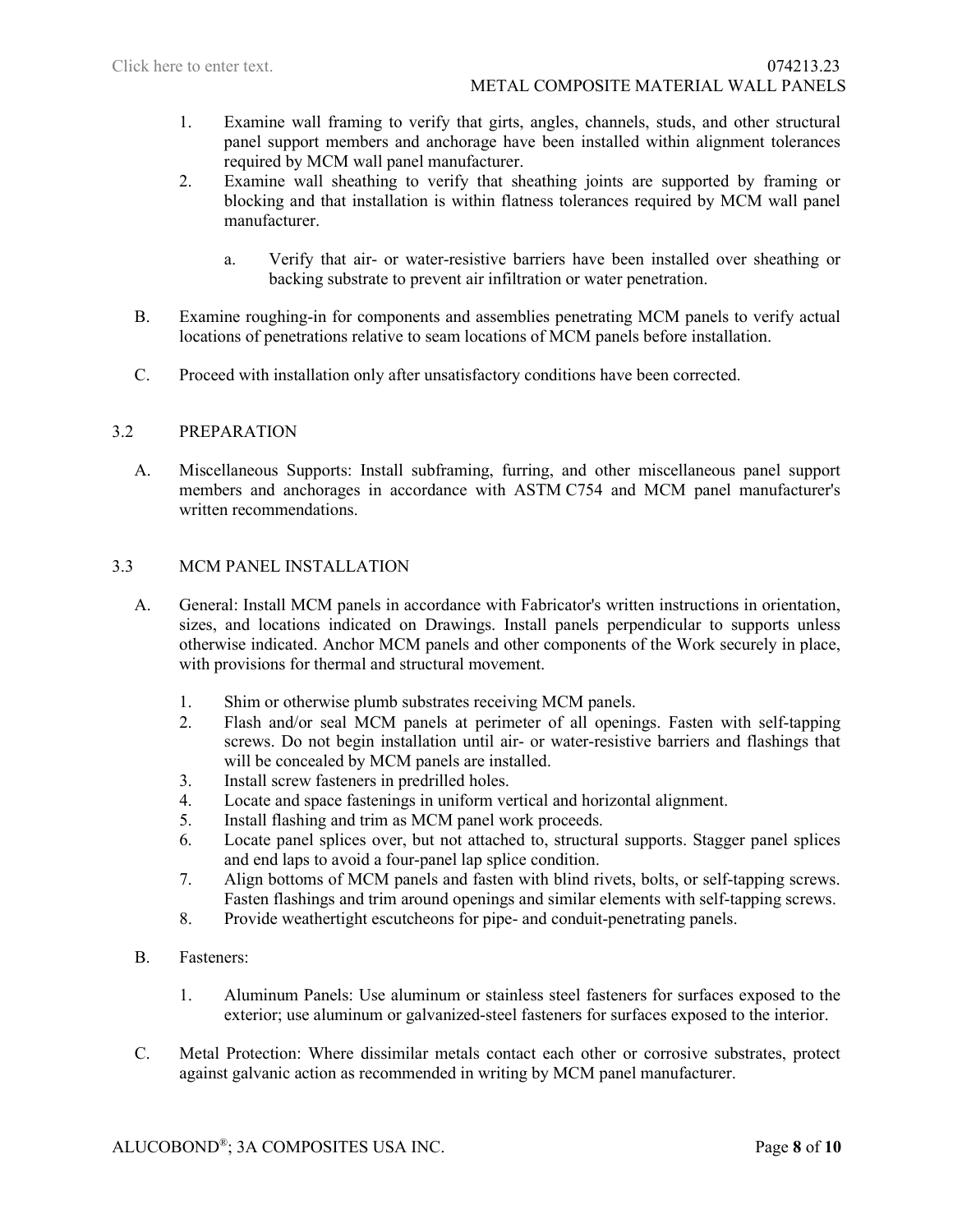- D. Attachment Assembly, General: Install attachment assembly required to support MCM wall panels and to provide a complete weathertight wall system, including subgirts, perimeter extrusions, tracks, drainage channels, panel clips, and anchor channels.
	- 1. Include attachment to supports, panel-to-panel joinery, panel-to-dissimilar-material joinery, and panel-system joint seals.
- E. Panel Installation: Attach MCM wall panels to supports at locations, spacings, and with fasteners recommended by Fabricator to achieve performance requirements specified.
	- 1. ALUCOBOND EasyFix DBVR System: Install using Fabricator's standard assembly with vertical channel that provides support and secondary drainage assembly, draining at base of wall. Notch vertical channel to receive support pins. Install vertical channels supported by channel brackets or adjuster angles and at locations, spacings, and with fasteners recommended by Fabricator. Attach MCM wall panels by inserting horizontal support pins into notches in vertical channels and into flanges of panels. Leave horizontal and vertical joints with open reveal.
		- a. Track-Support Installation: Install support assembly at locations, spacings, and with fasteners recommended by manufacturer. Use Fabricator's standard horizontal tracks and vertical [**tracks**] [**drain channels**] that provide support and secondary drainage assembly, draining to the exterior at horizontal joints through drain tube. Attach MCM wall panels to tracks by interlocking panel edges with Fabricator's standard "T" clips.
		- b. Panel Installation:
			- 1) Attach routed-and-returned flanges of wall panels to perimeter extrusions or clips with #10 or larger painted fasteners.
			- 2) EasyFix installation will allow individual panels to "free float" and be installed and removed without disturbing adjacent panels.
- F. Accessory Installation: Install accessories with positive anchorage to building and weathertight mounting, and provide for thermal expansion. Coordinate installation with flashings and other components.
	- 1. Install components required for a complete MCM panel assembly including trim, copings, corners, seam covers, flashings, sealants, gaskets, fillers, closure strips, and similar items. Provide types indicated by MCM panel Fabricator; or, if not indicated, provide types recommended in writing by MCM system Fabricator.
- G. Flashing and Trim: Comply with performance requirements, manufacturer's written installation instructions, or SMACNA's "Architectural Sheet Metal Manual." Provide concealed fasteners where possible, and set units true to line and level as indicated. Install work with laps, joints, and seams that are permanently watertight.
	- 1. Install exposed flashing and trim that is without buckling and tool marks and that is true to line and levels indicated, with exposed edges folded back to form hems. Install sheet metal flashing and trim to fit substrates and to result in waterproof performance.
	- 2. Expansion Provisions: Provide for thermal expansion of exposed flashing and trim. Space movement joints at a maximum of 10 feet  $(3 \text{ m})$  with no joints allowed within 24 inches (605 mm) of corner or intersection. Where lapped expansion provisions cannot be used or would not be sufficiently waterproof, form expansion joints of intermeshing hooked flanges, not less than  $1$  inch  $(25 \text{ mm})$  deep, filled with mastic sealant (concealed within joints).